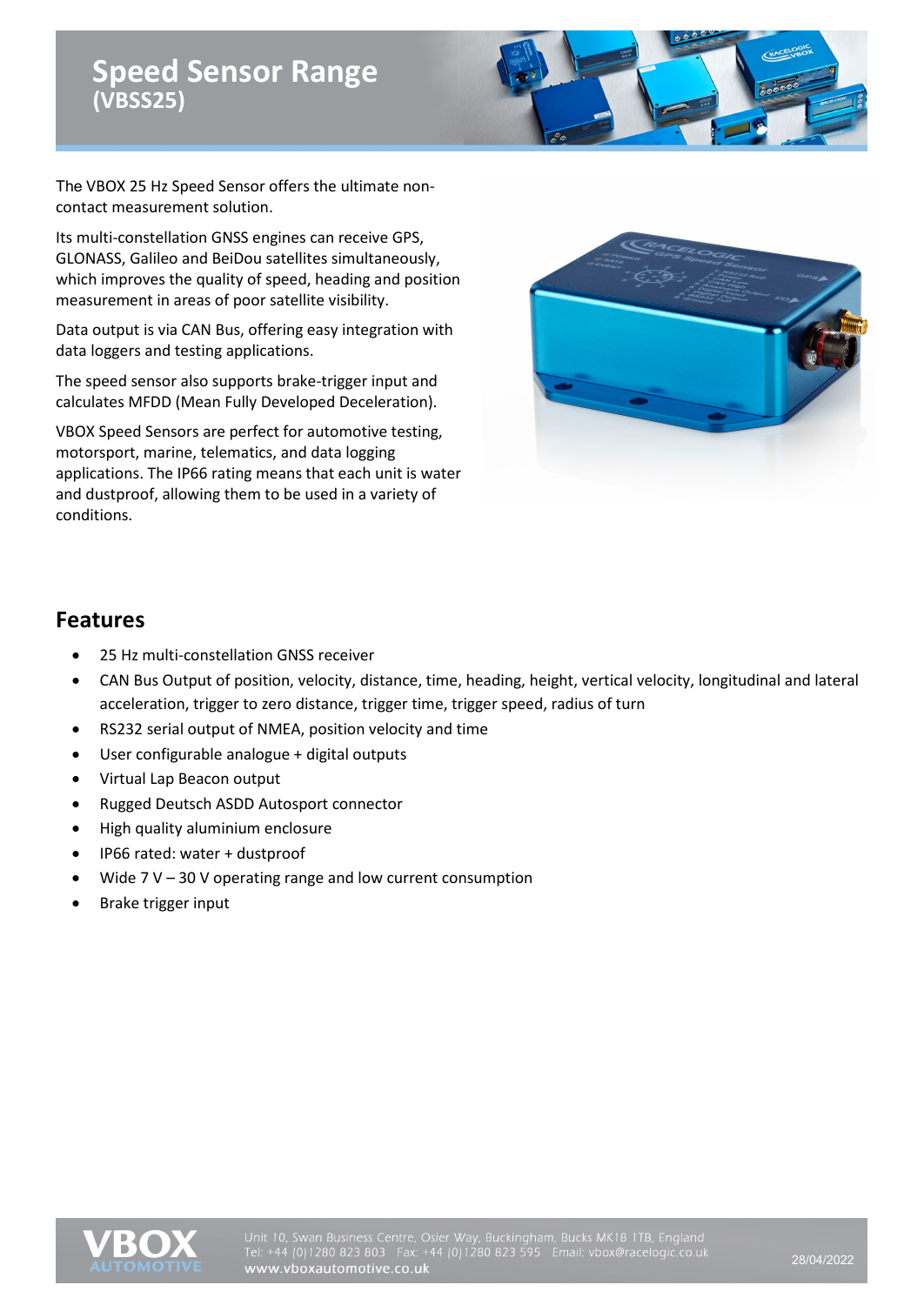

### **Interfaces**

| <b>Inputs</b>       |                                               |
|---------------------|-----------------------------------------------|
| Input Voltage range | $7 V - 30 V DC$                               |
| Power               | 2 W Max                                       |
| <b>GNSS Antenna</b> | 3 V Active Antenna (included)                 |
| Digital Input       | Set Lap beacon Position / Brake Trigger Event |
| <b>LED</b>          | Power, Satellite Count, Event Out             |



| <b>Outputs</b>        |                                                                                            |
|-----------------------|--------------------------------------------------------------------------------------------|
|                       |                                                                                            |
| <b>CAN Bus</b>        |                                                                                            |
| Output Data Rate      | 125 Kbit, 250 Kbit, 500 Kbit & 1 Mbit selectable baud rate. Software controlled CAN        |
|                       | termination.                                                                               |
| Data available        | Position, velocity, vertical velocity, heading, lateral acceleration, longitudinal         |
|                       | acceleration, satellite count, time, radius of turn, altitude, brake stop time, brake stop |
|                       | distance, brake trigger velocity, DGPS status.                                             |
|                       |                                                                                            |
| <b>RS232</b>          |                                                                                            |
| Output Data Rate      | Dependant on unit type and mode                                                            |
| Data Available        | NMEA and RL Serial, dependant on unit type                                                 |
|                       |                                                                                            |
| Analogue              |                                                                                            |
| Output Data Rate      | 0 to 5V DC                                                                                 |
| Data Available        | Either Speed, Lateral Acceleration, Longitudinal Acceleration, or Lap Beacon               |
|                       |                                                                                            |
| <b>Digital Output</b> |                                                                                            |
| Output Data Rate      | Low = $0V$ , High = $5V$ , Max. frequency 4.4 KHz                                          |
| Data Available        | Speed or Lap Beacon                                                                        |

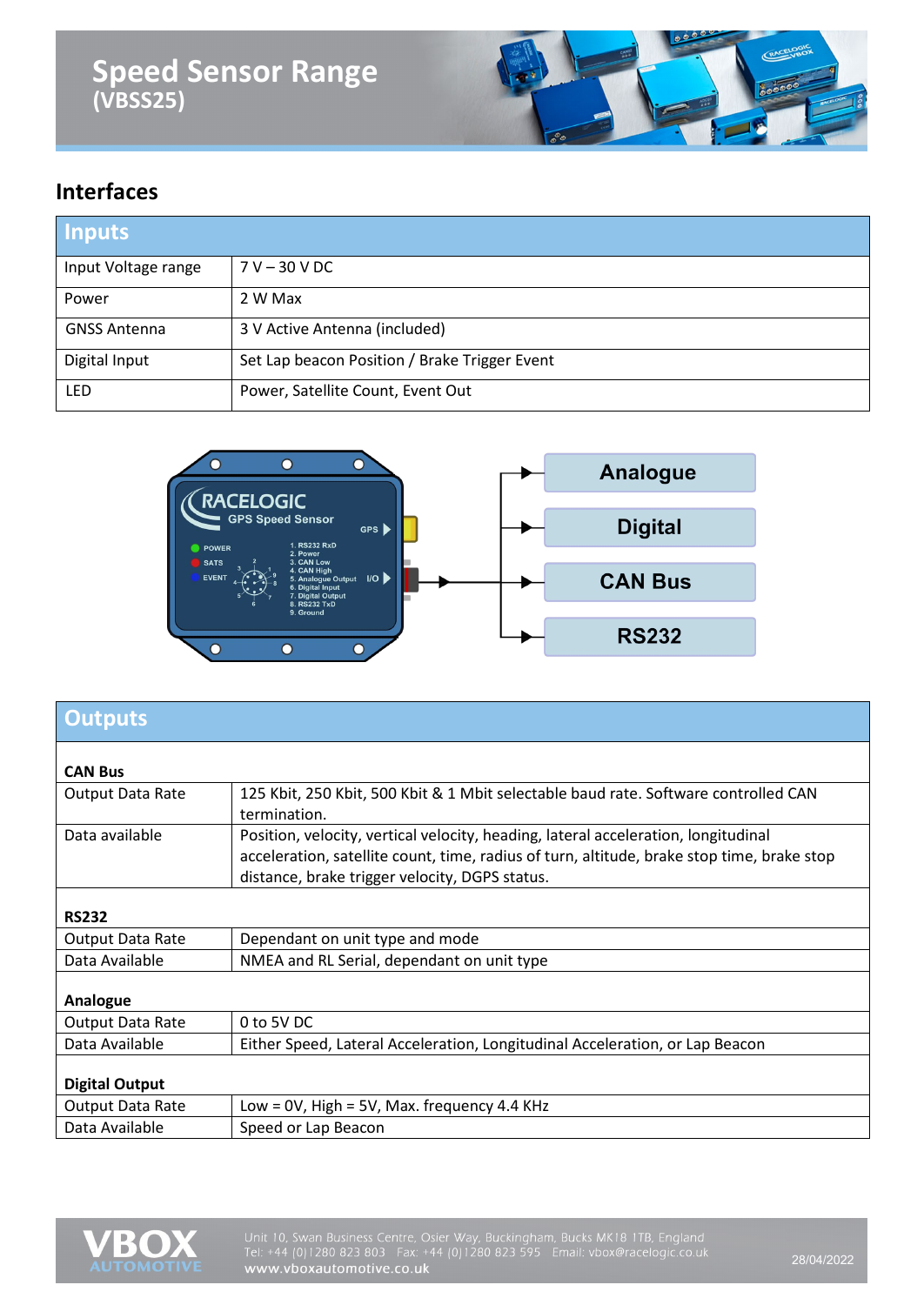

## **Specifications**

| <b>Velocity</b>             |                                         | <b>Distance</b>                                       |                        |
|-----------------------------|-----------------------------------------|-------------------------------------------------------|------------------------|
| Accuracy                    | $0.1$ km/h<br>(averaged over 4 samples) | Accuracy                                              | 0.05% (<50 cm per km)  |
| Units                       | km/h or mph                             | Units                                                 | m/ft                   |
| Maximum velocity            | 1600 km/h                               | Resolution                                            | 1 cm                   |
| Minimum velocity            | $0.1$ km/h                              |                                                       |                        |
| Resolution                  | $0.01$ km/h                             |                                                       |                        |
| Latency                     | 58 ms (fixed CAN latency)               |                                                       |                        |
|                             |                                         |                                                       |                        |
| <b>Absolute Positioning</b> |                                         | <b>Acceleration</b>                                   |                        |
| Accuracy (Standalone)       | $H: 2 m CEP*$                           | Accuracy                                              | 0.50%                  |
| <b>Accuracy with SBAS</b>   | $H: 1.3 m$ CEP*                         | Maximum                                               | 20 <sub>G</sub>        |
| Resolution                  | 1.85 cm                                 | Resolution                                            | 0.01 <sub>G</sub>      |
| <b>Heading</b>              |                                         | <b>Brake Distance Accuracy</b><br>(Trigger Activated) |                        |
| Resolution                  | $0.01^\circ$                            | Accuracy                                              | $±10$ cm <sup>**</sup> |

\* Specifications will vary depending on the number of satellites used, obstructions, satellite geometry (PDOP), multipath effects, and atmospheric conditions. Accuracies stated to 95% CEP (Circle of Error Probable), meaning that 95% of the time the position readings will fall within a circle of the stated radius.

\*\* Based on <50 m brake stop distance.

#### **Supported GNSS Signals**

| <b>GPS</b>    | <b>GLONASS</b>                   | Galileo                 | <b>BeiDou</b>  |
|---------------|----------------------------------|-------------------------|----------------|
| L1C/A         | L1OF (1602 MHz + $k*$ 562.5 kHz, | $E1-B/C$                | <b>B1I</b>     |
| (1575.42 MHz) | $k = -7, , 5, 6$                 | $(1575.42 \text{ MHz})$ | (1561.098 MHz) |

#### **Support**

| <b>Support</b> |                                                                                                                                                                                                                                                                          |
|----------------|--------------------------------------------------------------------------------------------------------------------------------------------------------------------------------------------------------------------------------------------------------------------------|
| Hardware       | One Year Support Contract                                                                                                                                                                                                                                                |
| Software       | Lifetime Support Contract: Valid for a minimum of 5 years from the date of purchase and limited to<br>original purchaser. Contract includes telephone / email technical support provided by local VBOX<br>distributor and firmware / software upgrades where applicable. |